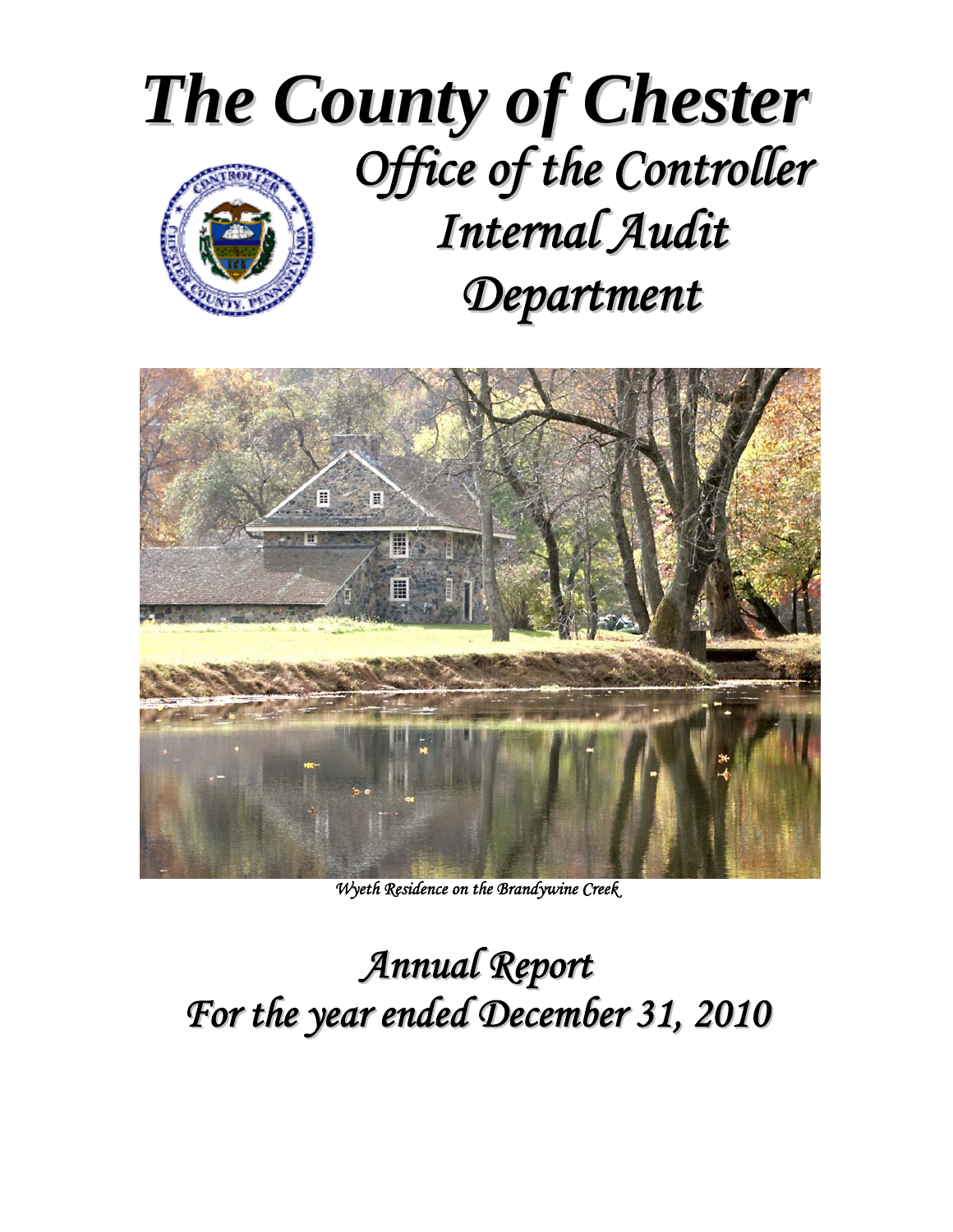# *INTERNAL AUDIT DEPARTMENT*

### *Mission Statement*

The mission of the Internal Audit Department is to serve the citizens and taxpayers of Chester County through the performance of independent, objective reviews and evaluations of all relevant activities. In performing these duties, the Internal Auditor will endeavor to assist administrators and department managers in achieving the best utilization and administration of taxpayer resources. These efforts are intended to improve County operations and to help ensure that the County is fulfilling its fiduciary responsibilities to its citizens and taxpayers.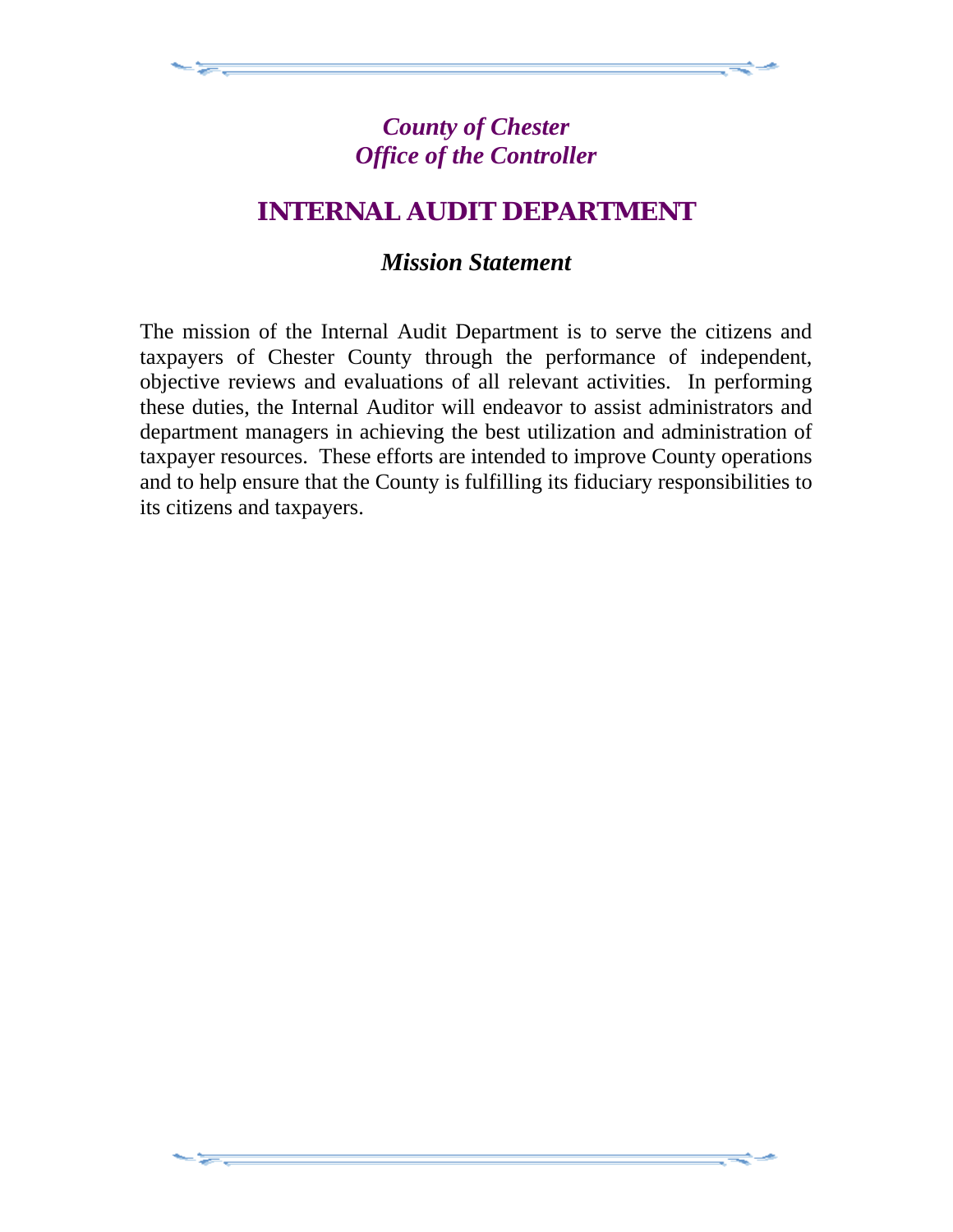# *INTERNAL AUDIT DEPARTMENT*

### *Statement of Purpose, Authority and Responsibility*

The County of Chester Internal Audit Department is comprised of four accounting / auditing professionals including an Internal Audit Manager, one Senior Auditor, and two Staff Auditors. The department reports administratively to the County's First Deputy Controller and functionally to the County Controller and a three member Board of Commissioners.

In accordance with County Code requirements, the Chester County Internal Audit Department is authorized to direct a broad comprehensive program of internal auditing within the County. The internal auditors are responsible for examining and evaluating the adequacy and effectiveness of the systems of internal control established by the various agencies of the County and to audit, settle, and adjust the accounts and financial statements of these same agencies annually. In accomplishing these activities, the Manager of Internal Audit, as well as all members of the audit staff, are authorized to have full, free, and unrestricted access to all County records, property, and personnel, except as restricted by law.

In accordance with Generally Accepted Government Accounting and Auditing Standards, the audit department is responsible for ensuring that (1) the audit is conducted by personnel who collectively have the necessary skills, (2) independence is maintained, (3) applicable standards are followed in planning and conducting audits and reporting the results, (4) significant noncompliance or abuse (fraud) should be properly investigated and reported to the appropriate level of management; (5) auditors should report recommendations for actions to correct problems and to improve operations.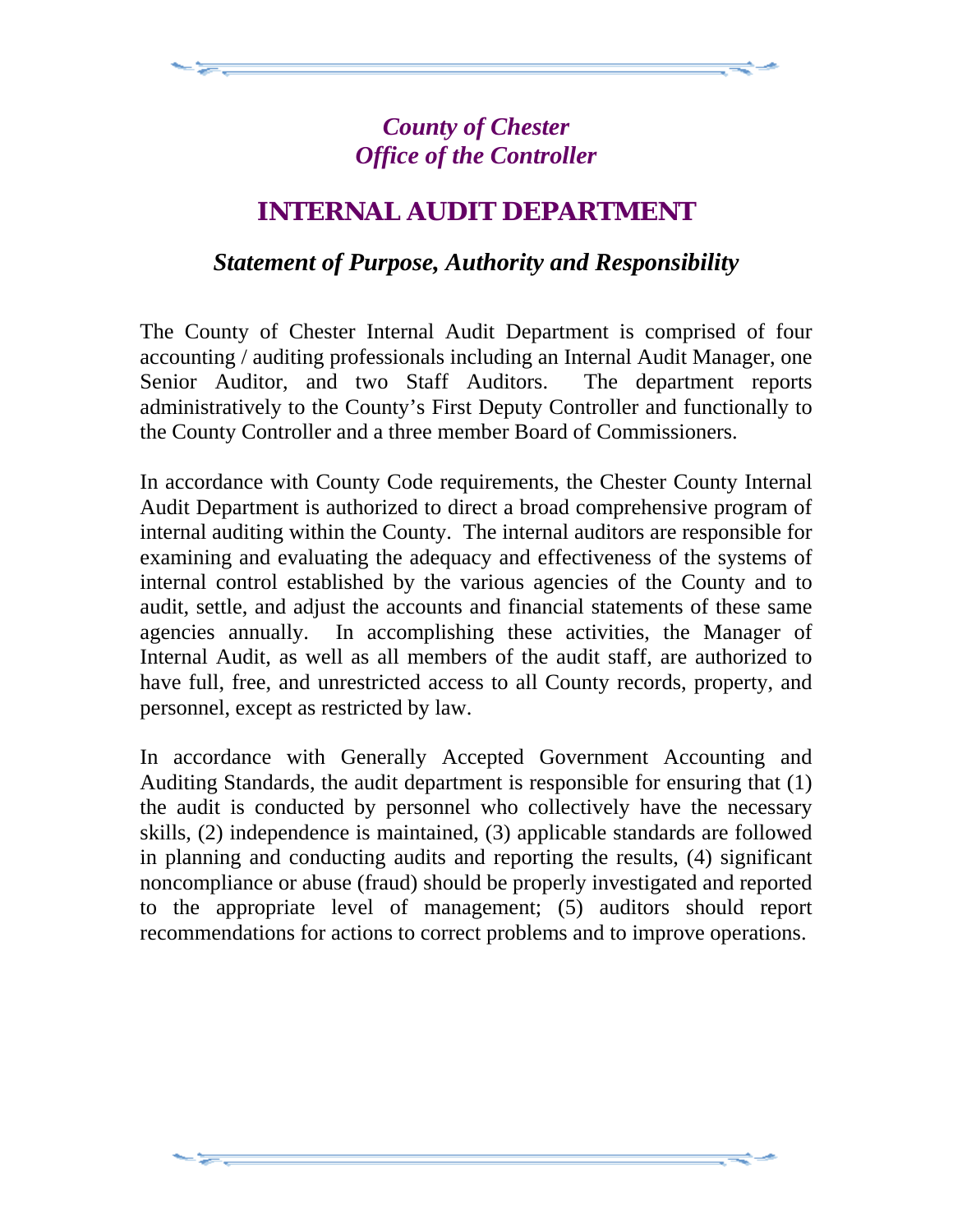# *INTERNAL AUDIT DEPARTMENT*

 *Organizational Chart* 

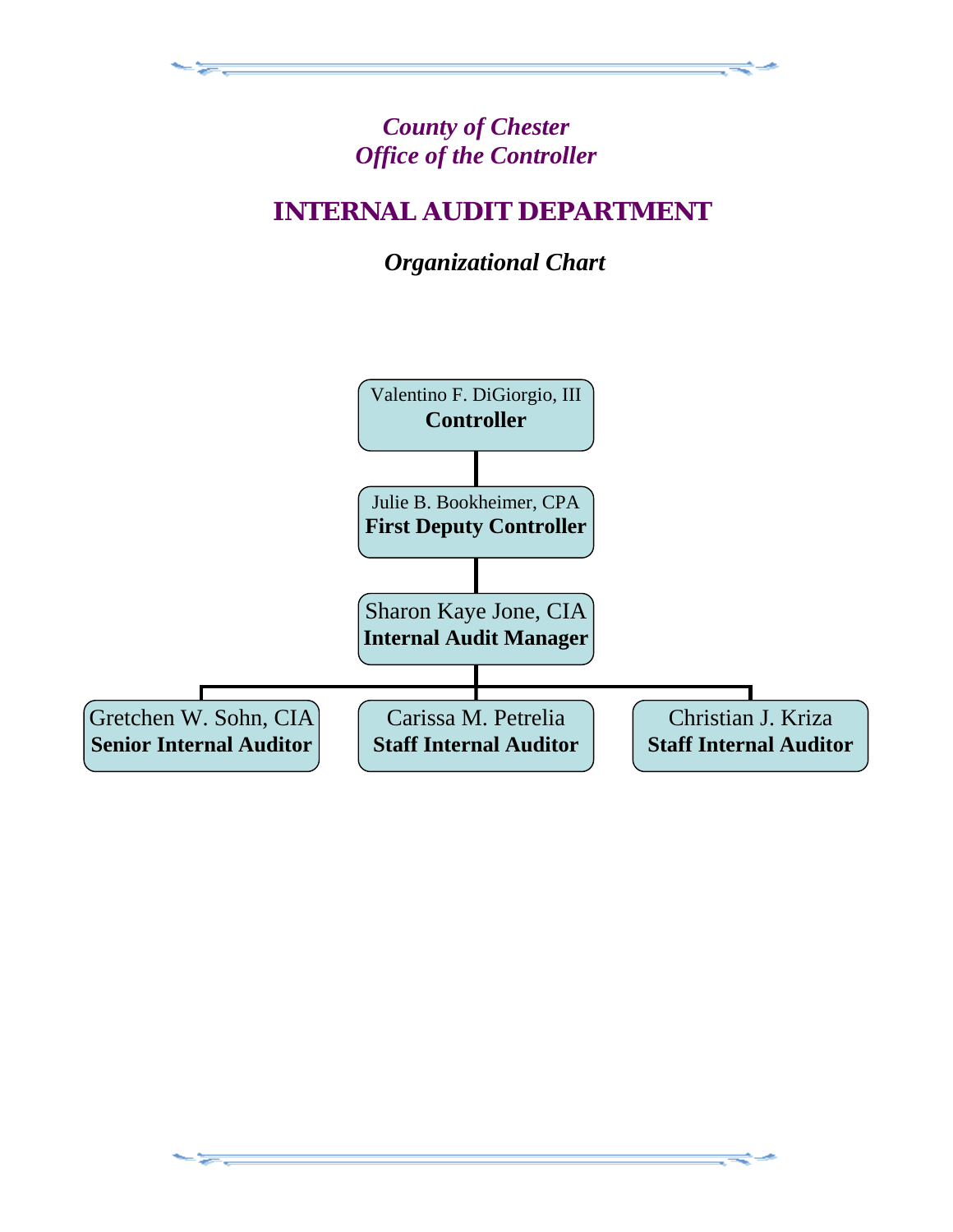### *INTERNAL AUDIT DEPARTMENT*

*Staff Credentials and Certifications* 

Sharon Kaye Jones, *Internal Audit Manager*  Bachelor of Science, Villanova University, 1984 Certified Internal Auditor (CIA) 1993 26 years internal audit experience

Gretchen W. Sohn, *Senior Auditor*  Bachelor of Science, West Chester University, 1970 Certified Internal Auditor (CIA) 1992 27 years experience (5 years accounting / 22 years internal audit)

Carissa M. Petrelia, *Staff Auditor*  Bachelor of Science, West Chester University, 2004 6 years experience (2.5 years finance/accounting / 3.5 internal audit)

Christian J. Kriza, *Staff Auditor*  Bachelor of Science, West Chester University, 2009 1 year internal audit experience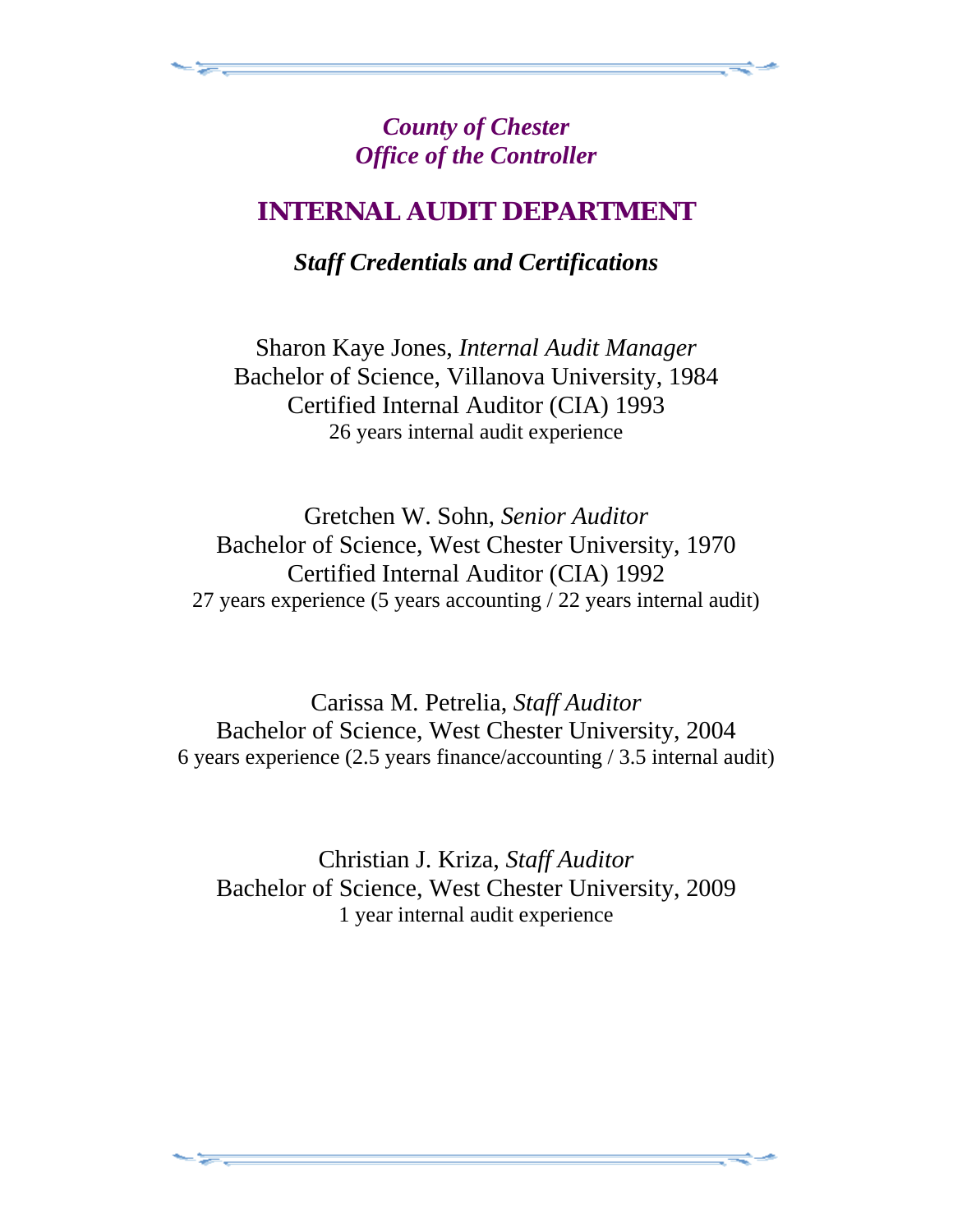# *INTERNAL AUDIT DEPARTMENT*

# *2010 Audit Summary*

### *Annual Audits Required by County Code*

| <b>Auditee</b>             | <b>Reportable Conditions</b> |
|----------------------------|------------------------------|
| District Court 15-1-01     | None                         |
| District Court 15-1-02     | None                         |
| District Court 15-1-03     | None                         |
| District Court 15-1-04     | None                         |
| District Court 15-1-05     | None                         |
| District Court 15-2-01     | None                         |
| District Court 15-2-03     | None                         |
| District Court 15-2-05     | None                         |
| District Court 15-2-06     | None                         |
| District Court 15-2-07     | None                         |
| District Court 15-3-01     | None                         |
| District Court 15-3-04     | None                         |
| District Court 15-3-05     | None                         |
| District Court 15-3-06     | None                         |
| District Court 15-3-07     | None                         |
| District Court 15-4-01     | None                         |
| District Court 15-4-02     | None                         |
| District Court 15-4-03     | None                         |
| District Court 15-4-04     | None                         |
| <b>Adult Probation</b>     | None                         |
| <b>Clerk of Courts</b>     | None                         |
| <b>Correctional Center</b> | None                         |
| <b>County Prison</b>       | None                         |
| <b>County Sheriff</b>      | None                         |
| Prothonotary               | None                         |
| <b>Recorder of Deeds</b>   | None                         |
| <b>Register of Wills</b>   | None                         |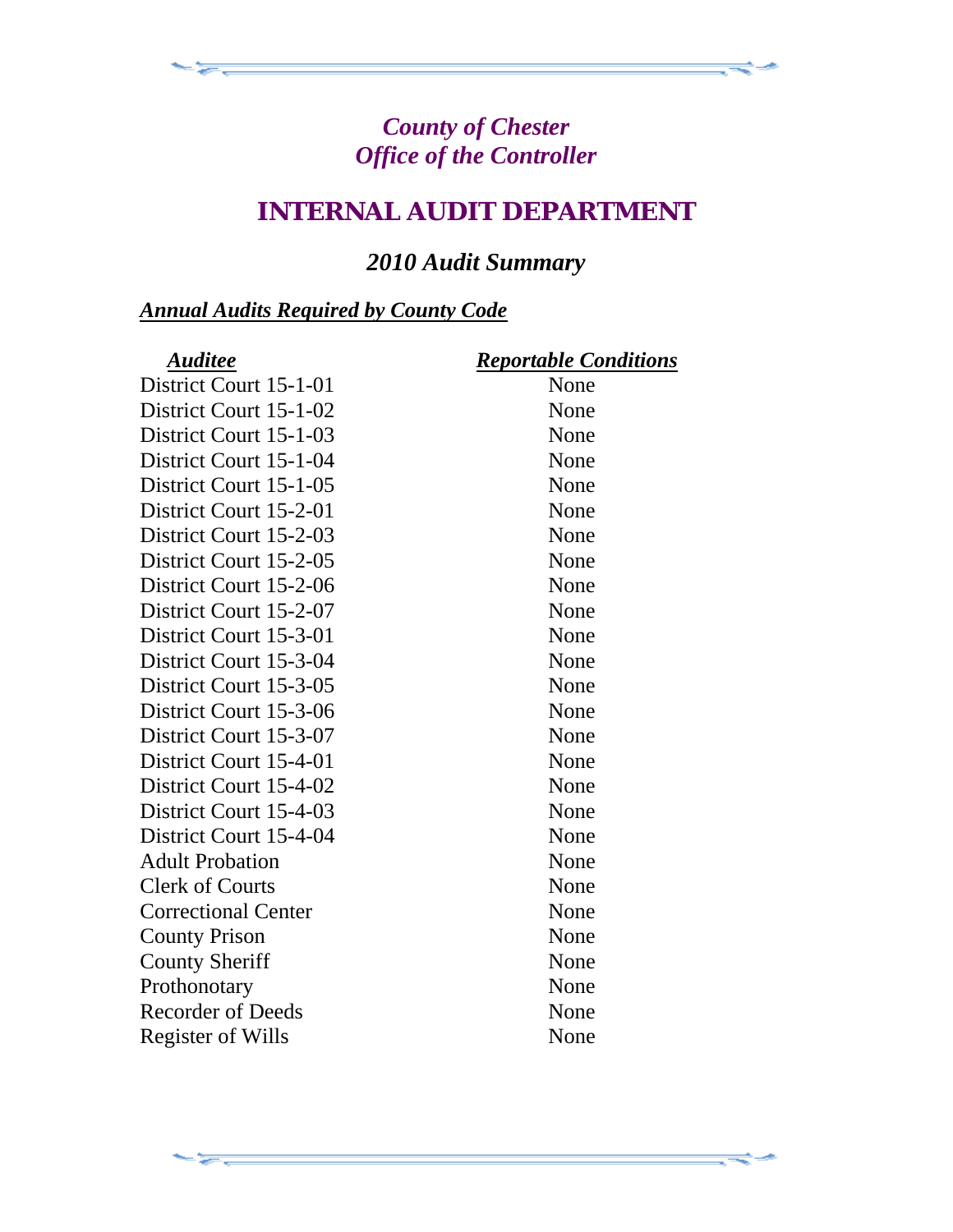#### **2010 Audit Summary (continued)**

### *Annual Audits Required by State*

*Auditee**Reportable Conditions* Drug Forfeiture None Pocopson Home (Guest Fund) None

#### *Special Projects Requested by Management*

Auto Supply Inventory Not Applicable Central Stores Inventory Not Applicable Print Shop Inventory Not Applicable Agency Funds Compilation Not Applicable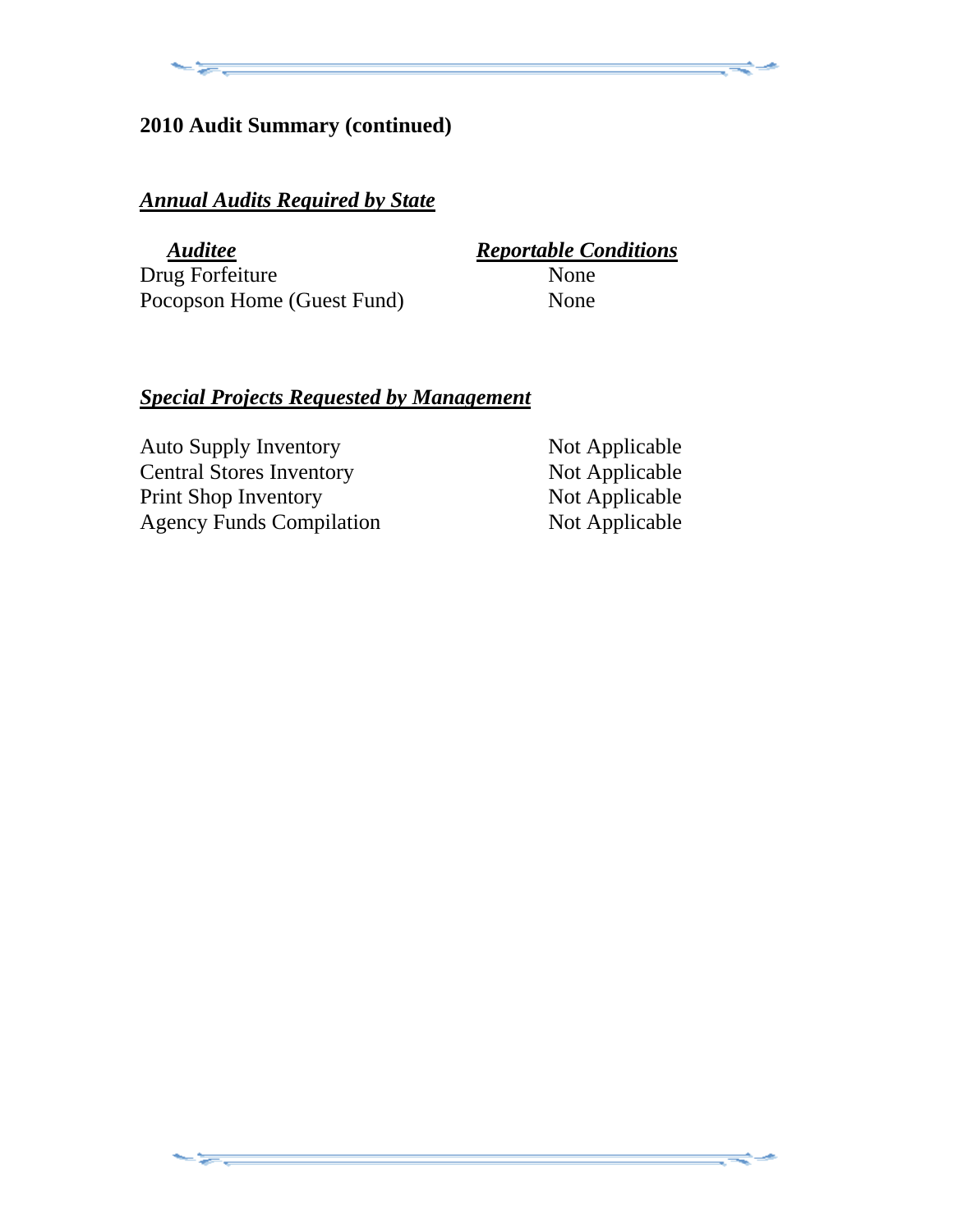# *INTERNAL AUDIT DEPARTMENT*

# *2011 Goals and Objectives*

- To complete all Row Office and District Court audits in a timely manner within the year.
- To continue to incorporate new audits into the audit schedule as a result of the 2006 Audit Risk Re-assessment.
- To conduct "performance audits" in addition to financial audits at the request of the Controller as a means to increase County efficiency and save taxpayer money.
- To assist in investigations involving fraud complaints received via the County's Fraud, Waste, and Abuse hotline.
- To prepare the Agency Fund footnote disclosure for inclusion in the DCED report as well as the CAFR.
- To continue to complete 40 hours of continuing education annually to keep abreast of new accounting / auditing issues and pronouncements as required by the GAO Yellow Book.
- To help maintain and update the new Audit Department subdirectory within the Office of the Controller Website.
- To continue to provide assistance to the Controller with respect to special projects and other tasks.
- To assist the department's staff auditors as they prepare to achieve CIA certification.